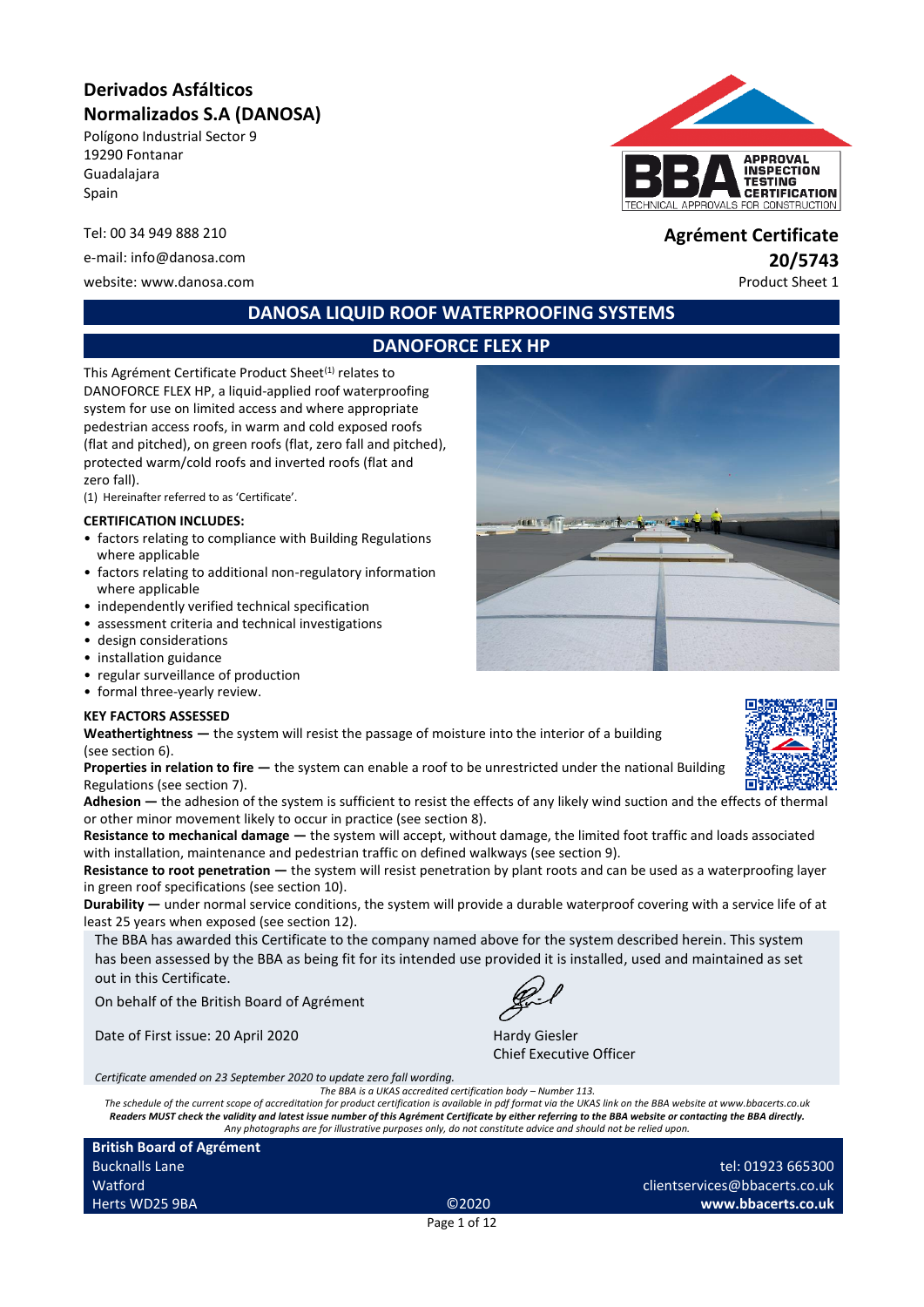# **Regulations**

In the opinion of the BBA, DANOFORCE FLEX HP, if installed, used and maintained in accordance with this Certificate, can satisfy or contribute to satisfying the relevant requirements of the following Building Regulations (the presence of a UK map indicates that the subject is related to the Building Regulations in the region or regions of the UK depicted):

|                     |                                                       | The Building Regulations 2010 (England and Wales) (as amended)                                                         |
|---------------------|-------------------------------------------------------|------------------------------------------------------------------------------------------------------------------------|
|                     |                                                       |                                                                                                                        |
| <b>Requirement:</b> | B4(1)                                                 | <b>External fire spread</b>                                                                                            |
| Comment:            |                                                       | The system, in some circumstances, is restricted by this Requirement. See sections 7.4<br>of this Certificate.         |
|                     |                                                       |                                                                                                                        |
| <b>Requirement:</b> | B4(2)                                                 | <b>External fire spread</b>                                                                                            |
| Comment:            |                                                       | On suitable substructures, the system can enable a roof to be unrestricted under this                                  |
|                     |                                                       | Requirement. See sections 7.1 to 7.3 of this Certificate.                                                              |
| <b>Requirement:</b> | C2(b)                                                 | <b>Resistance to moisture</b>                                                                                          |
| Comment:            |                                                       | The system will enable a roof to satisfy this Requirement. See section 6.1 of this                                     |
|                     |                                                       | Certificate.                                                                                                           |
| <b>Regulation:</b>  | 7(1)                                                  | <b>Materials and workmanship</b>                                                                                       |
| Comment:            |                                                       | The system is acceptable. See section 12.1 and the Installation part of this Certificate.                              |
|                     |                                                       |                                                                                                                        |
|                     | The Building (Scotland) Regulations 2004 (as amended) |                                                                                                                        |
| <b>Regulation:</b>  | 8(1)(2)                                               | Durability, workmanship and fitness of materials                                                                       |
| Comment:            |                                                       | The system satisfies the requirement of this Regulation. See sections 11.1, 11.2 and                                   |
|                     |                                                       | 12.1 and the Installation part of this Certificate.                                                                    |
| <b>Regulation:</b>  | 9                                                     | <b>Building standards applicable to construction</b>                                                                   |
| Standard:           | 2.8                                                   | Spread from neighbouring buildings                                                                                     |
| Comment:            |                                                       | On suitable non-combustible substructures, the use of the system can be regarded as                                    |
|                     |                                                       | having low vulnerability under clause 2.8.1 <sup>(1)(2)</sup> of this Standard. See sections 7.1 to 7.3                |
|                     |                                                       | of this Certificate.                                                                                                   |
| Standard:           | 3.10                                                  | Precipitation                                                                                                          |
| Comment:            |                                                       | The use of the system will enable a roof to satisfy the requirements of this Standard,                                 |
|                     |                                                       | with reference to clauses 3.10.1 <sup>(1)(2)</sup> and 3.10.7 <sup>(1)(2)</sup> . See section 6.1 of this Certificate. |
| Standard:           | 7.1(a)                                                | Statement of sustainability                                                                                            |
| Comment:            |                                                       | The system can contribute to meeting the relevant requirements of Regulation 9,                                        |
|                     |                                                       | Standards 1 to 6 and therefore will contribute to a construction meeting a bronze level                                |
|                     |                                                       | of sustainability as defined in this Standard.                                                                         |
| <b>Regulation:</b>  | 12                                                    | <b>Building standards applicable to conversions</b>                                                                    |
| Comment:            |                                                       | Comments in relation to the system under Regulation 9, Standards 1 to 6 also apply to                                  |
|                     |                                                       | this Regulation, with reference to clause 0.12.1 <sup>(1)(2)</sup> and Schedule $6^{(1)(2)}$ .                         |
|                     |                                                       | (1) Technical Handbook (Domestic).                                                                                     |
|                     |                                                       | (2) Technical Handbook (Non-Domestic).                                                                                 |
|                     |                                                       |                                                                                                                        |
|                     |                                                       | The Building Regulations (Northern Ireland) 2012 (as amended)                                                          |

Fr **Regulation: 23(a)(b)(i) Fitness of materials and workmanship** Comment: The system is acceptable. See section 12.1 and the *Installation* part of this Certificate.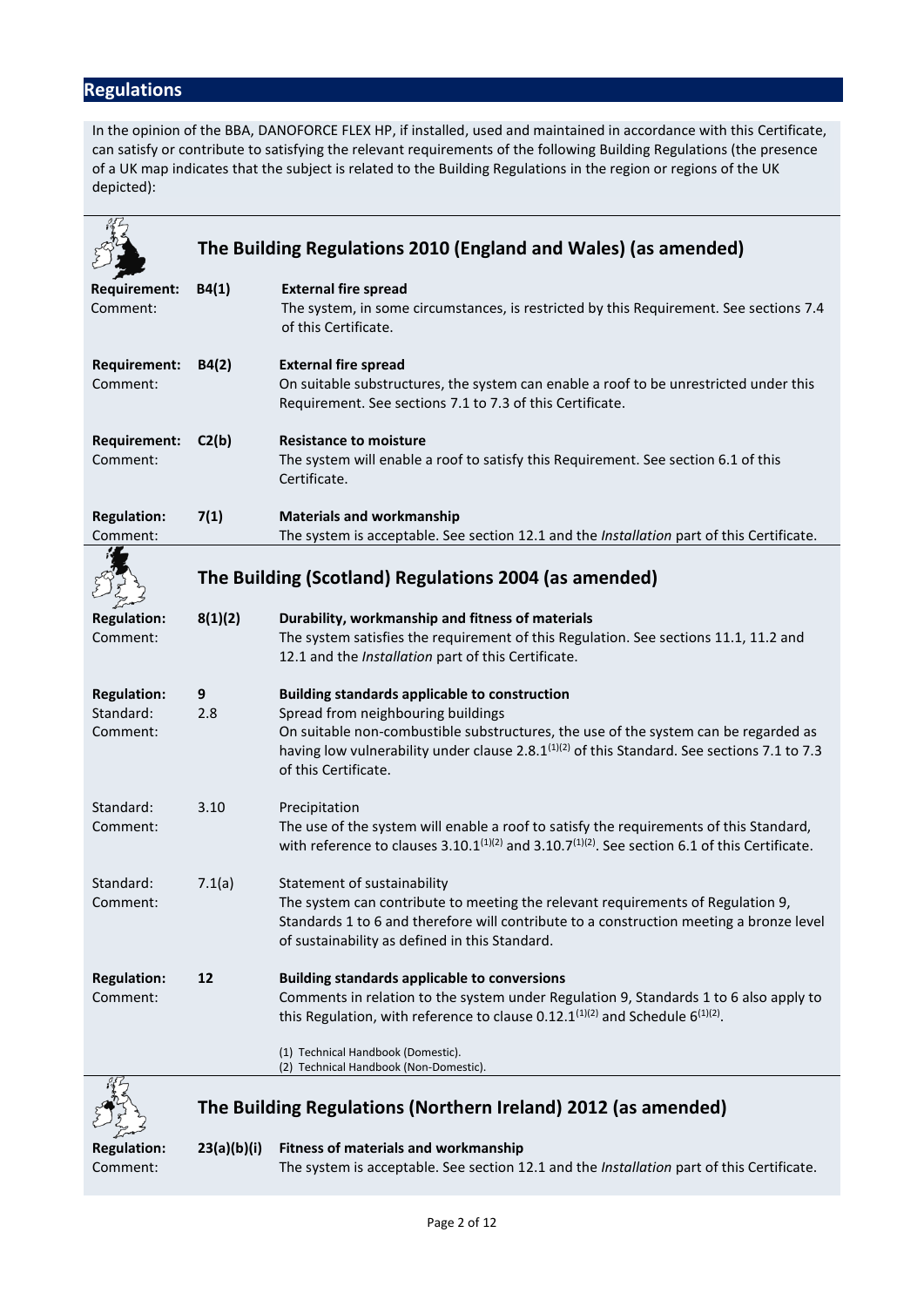| <b>Regulation:</b><br>Comment: | 28(b) | Resistance to moisture and weather<br>The system will enable a roof to satisfy the requirements of this Regulation. See section<br>6.1 of this Certificate.                                                     |
|--------------------------------|-------|-----------------------------------------------------------------------------------------------------------------------------------------------------------------------------------------------------------------|
| <b>Regulation:</b><br>Comment: | 36(b) | <b>External fire spread</b><br>On suitable substructures, the use of the system can enable a roof to be unrestricted<br>under the requirements of this Regulation. See sections 7.1 to 7.3 of this Certificate. |

## **Construction (Design and Management) Regulations 2015 Construction (Design and Management) Regulations (Northern Ireland) 2016**

Information in this Certificate may assist the client, designer (including Principal Designer) and contractor (including Principal Contractor) to address their obligations under these Regulations.

See section: 3 *Delivery and site handling* of this Certificate.

#### **Additional Information**

#### **NHBC Standards 2020**

In the opinion of the BBA, DANOFORCE FLEX HP, if installed, used and maintained in accordance with this Certificate, can satisfy or contribute to satisfying the relevant requirements in relation to *NHBC Standards*, Chapter 7.1 *Flat roofs and balconies*.

#### **Technical Specification**

#### **1 Description**

1.1 DANOFORCE FLEX HP is a liquid-applied, glass-reinforced, flexible modified polyester system, available in unpigmented or pre-pigmented versions.

1.2 DANOFORCE FLEX HP consists of:

- DANOFORCE FLEX HP a flexible, modified polyester resin
- DANOFORCE FLEX HP PIGMENT a pigment dispersed in polyester resin, available in two standard colours, anthracite grey and light grey; other non-standard colours are available on request
- DANOFORCE CATALYST 50% dibenzoyl peroxide powder
- GLASSFLEX REINFORCEMENT  $-$  a 450 g·m<sup>-2</sup> glass fibre mat for reinforcing the system
- QUARTZ SAND AGGREGATE an optional surface finish to provide an anti-slip surface if required.

1.3 DANOFORCE FLEX HP has the nominal characteristics of:

| Specific gravity  | 1.33                                      |
|-------------------|-------------------------------------------|
| Gel time at 25°C  | 18 minutes                                |
| Viscosity         | $1200 - 1600$ mPa $\cdot$ s <sup>-1</sup> |
| Thixotropic index | 5.0.                                      |

1.4 Ancillary items for use with the system are:

- **•** DANOFORCE PRIMER+ LT an alternative primer for preparing bituminous, wood, concrete, and other substrates, as approved by the Certificate holder
- **•** DANOFORCE METAL PRIMER a two-part primer for preparing metal substrates
- **•** M-WASH TREATMENT a pre-treatment for new galvanized steel or zinc substrates
- **•** ANTIFUNGICIDAL SOLUTION a fungicide for the removal of algae and moss prior to application
- **•** DANOFORCE TAPING JOINT a reinforcing tape for use at points of weakness such as detailing, protrusions and over cracks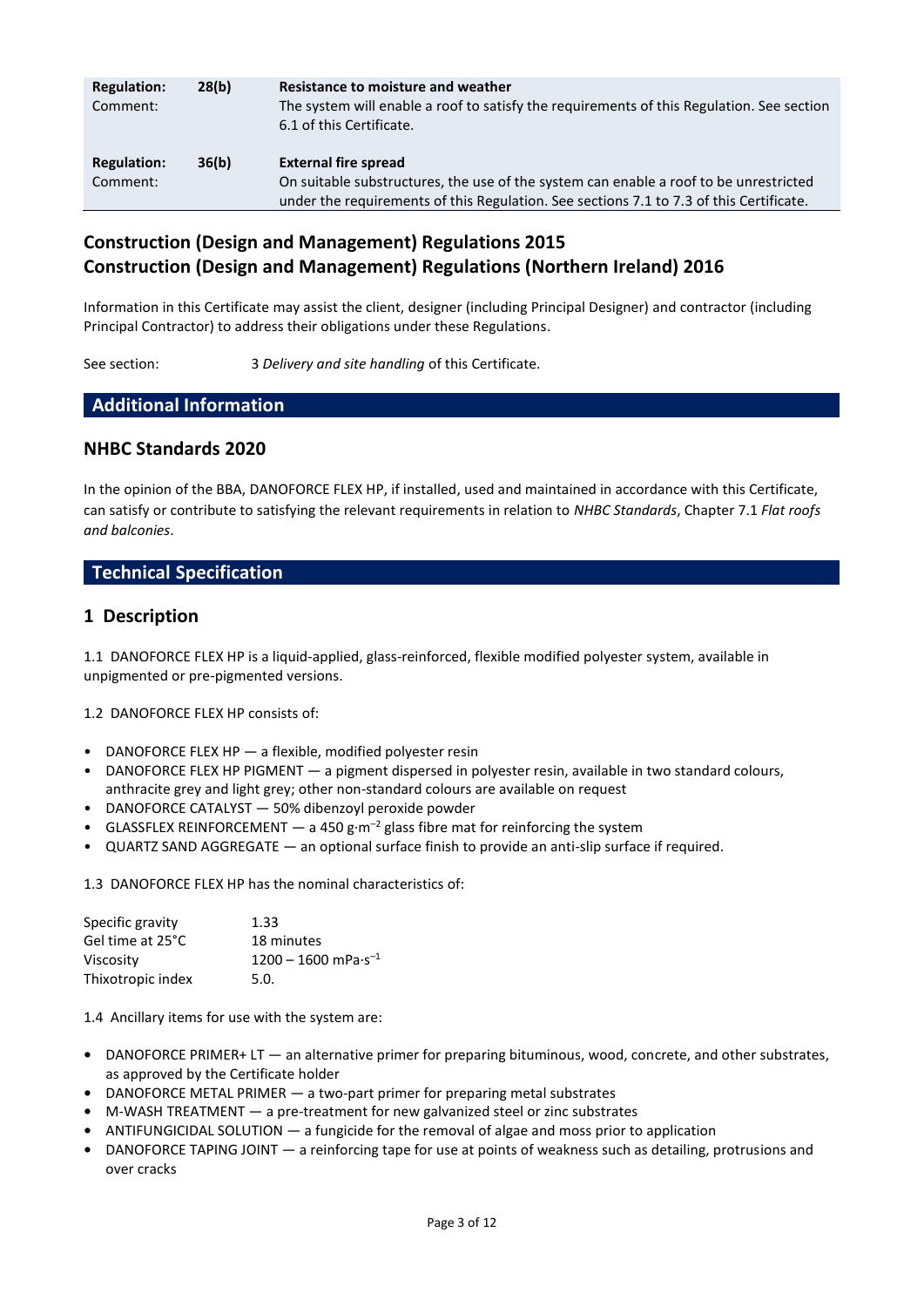- **•** DANOFORCE MMA RESIN a liquid-applied methyl methacrylate resin that may be used over excessive movement joints and other special case applications
- **•** DANOFORCE FLEX HP ACCELERATOR an additive to allow application at lower temperatures
- **•** DANOFORCE PRIMER+ LT ACCELERATOR an additive to allow application at lower temperatures
- **•** preformed trims a range of factory-manufactured GRP trims, including upstand fixing trim, drip trim, fillet trim and flat trim
- **•** ACETONE CLEANER for use in cleaning tools.

1.5 Ancillary items that can be used in conjunction with the system, but which are outside the scope of this Certificate, are:

- **•** quartz sand an alternative grit for walkways and balconies
- **•** mineral slate an alternative grit for walkways and balconies
- **•** DANOFORCE SEALER a hard finishing wear coat for walkways and balconies.

# **2 Manufacture**

2.1 DANOFORCE FLEX HP, DANOFORCE PRIMER+ LT and accelerators are manufactured via a batch-blending process using conventional methods.

2.2 As part of the assessment and ongoing surveillance of product quality, the BBA has:

- agreed with the manufacturer the quality control procedures and product testing to be undertaken
- **•** assessed and agreed the quality control operated over batches of incoming materials
- **•** monitored the production process and verified that it is in accordance with the documented process
- **•** evaluated the process for management of nonconformities
- **•** checked that equipment has been properly tested and calibrated
- **•** undertaken to carry out the above measures on a regular basis through a surveillance process, to verify that the specifications and quality control operated by the manufacturer are being maintained.

2.3 The management system of the manufacture has been assessed and registered as meeting the requirements of BS EN ISO 9001 : 2015.

### **3 Delivery and site handling**

3.1 DANOFORCE FLEX HP is delivered to site in 15 litre tins bearing the Certificate holder's name, logo, product name, batch number, health and safety data and the BBA logo incorporating the number of this Certificate.

| Table 1 Packaging                        |              |                     |  |
|------------------------------------------|--------------|---------------------|--|
| Component/item                           | Package type | Weight/Quality      |  |
| <b>DANOFORCE FLEX HP</b>                 | <b>Tins</b>  | 15 litre            |  |
| DANOFORCE FLEX HP PIGMENT <sup>(1)</sup> | Packs        | 0.6 and 0.9 kg      |  |
| <b>GLASSFLEX REINFORCEMENT</b>           | Rolls        | 17, 30 and 100 $m2$ |  |
| DANOFORCE CATALYST                       | Pack         | 0.5 or 1 kg         |  |
| <b>QUARTZ SAND AGGREGATE</b>             | Packs        | 2.25 or 25 kg       |  |
| DANOFORCE PRIMER+ LT                     | <b>Tins</b>  | 5 litre             |  |
| DANOFORCE METAL PRIMER                   | Pack         | 4 litre             |  |
| DANOFORCE MMA RESIN                      | <b>Tins</b>  | 10 litre            |  |
| <b>M-WASH TREATMENT</b>                  | <b>Tins</b>  | 5 litre             |  |
| DANOFORCE FLEX HP Accelerator            | <b>Tins</b>  | 1 litre             |  |
| DANOFORCE PRIMER+ LT Accelerator         | <b>Tins</b>  | 0.5 litre           |  |

3.2 The system components and ancillary items packaging type and size are given in Table 1.

(1) Extra pigment is sometimes used to improve opacity of the top coat.

3.3 The Certificate holder has taken the responsibility of classifying and labelling the system components under the *CLP Regulation (EC) No 1272/2008 on the classification, labelling and packaging of substances and mixtures*. Users must refer to the relevant Safety Data Sheet(s).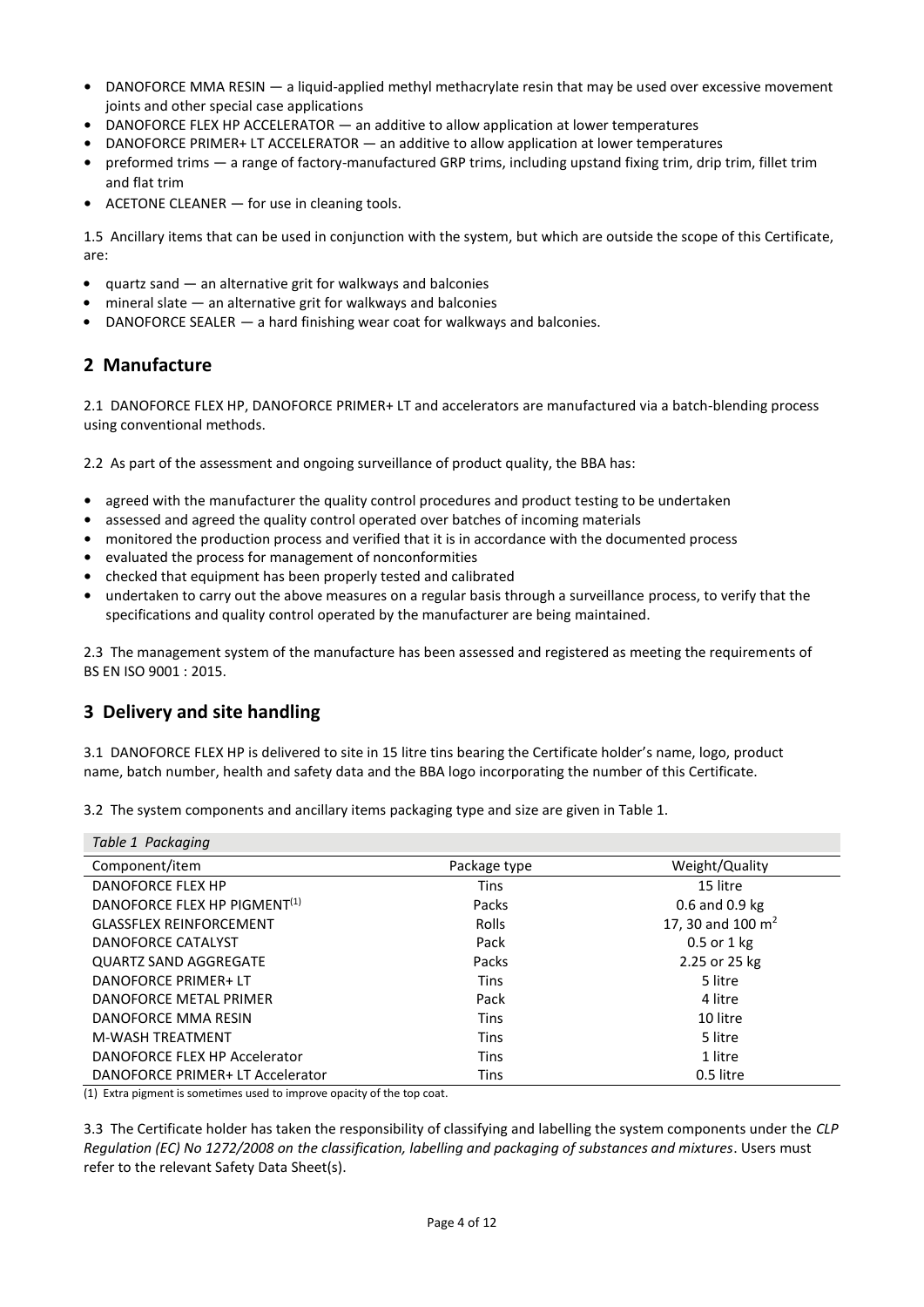#### **Assessment and Technical Investigations**

The following is a summary of the assessment and technical investigations carried out on DANOFORCE FLEX HP.

#### **Design Considerations**

#### **4 Use**

4.1 DANOFORCE FLEX HP is satisfactory for use as a liquid-applied roof waterproofing system on new or existing roofs with limited or pedestrian access in the following specifications:

- exposed warm and cold flat and pitched roofs<sup>(1)</sup>
- protected warm and cold flat and zero fall roofs (ie covered by pavers or other suitable protection)<sup>(1)(2)</sup>
- green (extensive) flat, zero fall and pitched roofs<sup>(1)(2)</sup>
- inverted flat and zero fall roofs<sup>(1)(2)</sup>.

(1) Limited access.

(2) Pedestrian access.

4.2 The system is suitable for use on the following substrates:

- **•** concrete
- **•** asphalt
- **•** plywood(1)
- **•** OSB 3(2)
- **•** reinforced bitumen membranes (including sanded and mineral surfaced felts)
- insulation(1)
- **•** GRP
- single-ply membranes<sup>(2)</sup>
- **•** previously-coated surfaces(2)
- **•** small areas of metal incidental to the roof, eg pipe upstands
- small areas of plastic-coated metal incidental to the roof<sup>(1)</sup>.

(1) Grades approved by the Certificate holder.

(2) The advice of the Certificate holder should be consulted on compatibility with the system.

4.3 For the purpose of this Certificate, limited access are defined as those subject only to pedestrian traffic for maintenance of the roof covering, cleaning of gutters, etc. Where traffic in excess of this is envisaged, special precautions such as additional protection to the membrane must be taken; for example, QUARTZ SAND AGGREGATE or similar incorporated into the final coat.

4.4 Flat roofs are defined for the purpose of this Certificate as those having a minimum finished fall of 1:80. Zero fall roofs are those having a finished fall of between 0 to 0.7°. Pitched roofs are those having falls in excess of 1:6. It is particularly important to identify the correct drainage system to ensure that it is effective. Reference should also be made to the appropriate clauses in Liquid Roofing and Waterproofing Association (LRWA) Note 7 — *Specifier Guidance for Flat Roof Falls.*

4.5 For the purpose of this Certificate, green roofs (extensive) are defined as those with a shallow layer of growing medium planted with low-maintenance plants such as mosses, sedums, grasses and some wild flower species.

4.6 Decks to which the system is to be applied must comply with the relevant requirements of BS 6229 : 2003, BS 8217 : 2005 and, where appropriate, *NHBC Standards* 2018, Chapter 7.1.

4.7 Structural decks to which the system is to be applied must be suitable to transmit the dead and imposed loads experienced in service. Dead loads, wind loading and imposed loads should be calculated by a suitably experienced and competent individual in accordance with BS EN 1991-1-1 : 2002, BS EN 1991-1-3 : 2003 and BS EN 1991-1-4 : 2005, and their UK National Annexes**.**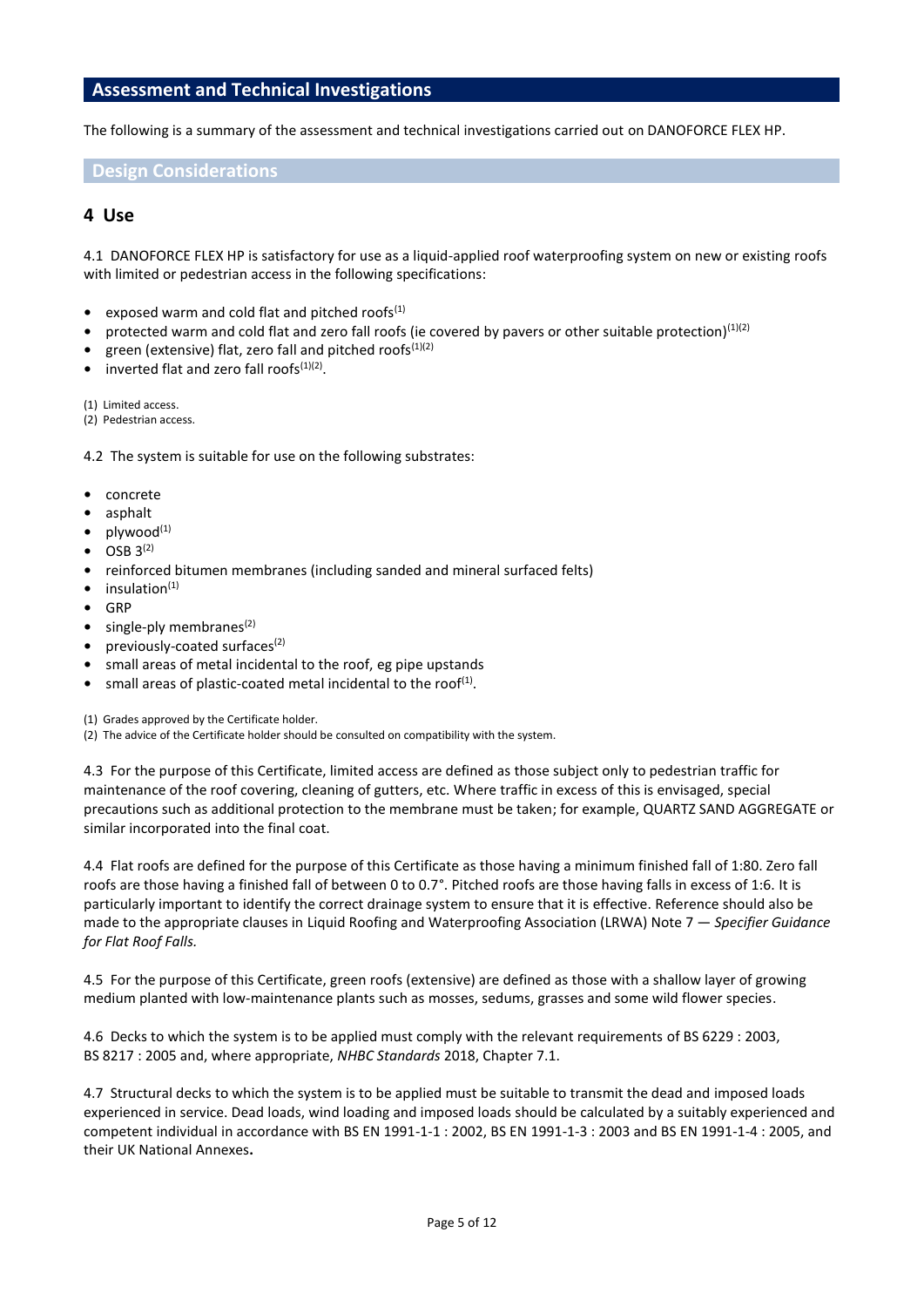4.8 For green and inverted roofs, structural decks to which the system is to be applied must be capable of transmitting the dead and imposed loads experienced in service.

4.9 Recommendations for the design of green roofs and roof garden specifications are available within the latest edition of *The GRO Green Roof Code — Green Roof Code of Best Practice for the UK.*

4.10 The drainage system for green roofs must be correctly designed and provision made for access for maintenance. Dead loads for green roofs could also be dramatically increased if the drains become partially or completely blocked, causing waterlogging of the drainage soil layers.

4.11 In inverted roof specifications, the ballast requirements should be calculated by a suitably experienced and competent individual in accordance with the relevant parts of BS EN 1991-1-4 : 2005 and its UK National Annex.

## **5 Practicability of installation**

The system is only installed by specialist roofing contractors who have been trained and approved by the Certificate holder.

#### **6 Weathertightness**



6.1 The system will adequately resist the passage of moisture to the inside of the building and enable a structure to satisfy the relevant requirements of the national Building Regulations.

6.2 The system is impervious to water and will achieve a weathertight roof capable of accepting minor movement without damage.

#### **7 Properties in relation to fire**



7.1 When tested to DD CEN/TS 1187 : 2012, Test 4, the following flat roof systems achieved a classification under BS EN 13501-5 : 2016 of  $B_{\text{ROOF}}(t4)$ :

- $\bullet$  a 6 mm calcium silicate board, one coat of DANOFORCE PRIMER + LT at 0.25 litres per m<sup>2</sup>, one coat of DANOFORCE FLEX HP at 1.25 litres per m<sup>2</sup>, a layer of GLASSFLEX REINFORCEMENT and one coat of DANOFORCE FLEX HP at 0.50 litres per m<sup>2</sup>
- a primed 19 mm orientated strand board, a self-adhesive vapour control layer, a 120 mm thick, foil faced polyisocyanurate insulation board bonded with a polyurethane adhesive, one coat of DANOFORCE FLEX HP at 1.25 litres per m<sup>2</sup>, a layer of GLASSFLEX REINFORCEMENT and one coat of DANOFORCE FLEX HP at 0.50 litres per  $m<sup>2</sup>$ .

7.2 The system, when used in protected or inverted roof specifications including an inorganic covering listed in the Annex of Commission Decision 2000/553/EC, can be considered to be unrestricted under the national Building Regulations.

7.3 In the opinion of the BBA, when used in irrigated roof gardens or green roofs, the use of the system will be unrestricted under the requirements of the national Building Regulations.



7.4 The system, when used in pitches of greater that 70°, should not be used on buildings in England and Wales that have a storey at least 18 m above ground level and contain: one or more dwellings, an institution, a room for residential purposes (excluding any room in a hostel, hotel or boarding house), student accommodation, care homes, sheltered housing, hospitals or dormitories in boarding schools.

7.5 If allowed to dry, the plants used may allow flame-spread across the roof. This must be taken into account when selecting suitable plants, and appropriate planting, irrigation and/or protection should be applied to ensure that the overall fire-rating of the roof is not compromised.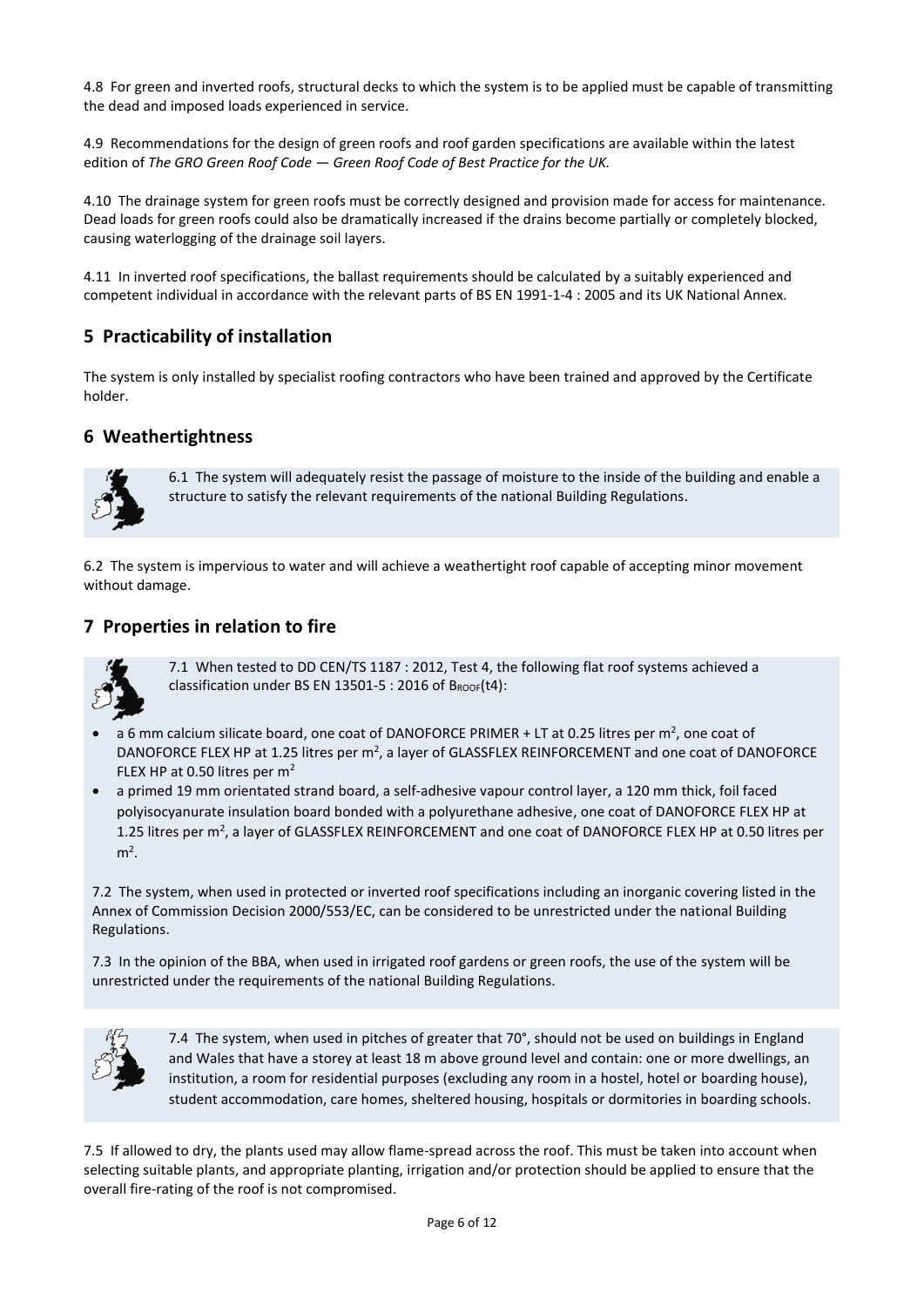# **8 Adhesion**

The adhesion of the system is sufficient to resist the effects of any wind suction, elevated temperatures, thermal shock or minor movement likely to occur in practice.

#### **9 Resistance to mechanical damage**

9.1 The system can accept, without damage, the limited foot traffic and light concentrated loads associated with installation, maintenance and pedestrian traffic on defined walkways. However, care must be taken to avoid puncture by sharp objects or concentrated loads.

| Table 2 Dynamic and static indentation |         |             |  |
|----------------------------------------|---------|-------------|--|
| Test                                   | Results | Method      |  |
| Dynamic Indentation                    |         | EOTA TR 006 |  |
| Unaged                                 | l4      |             |  |
| UV aged $[1]$                          | l4      |             |  |
| Heat aged <sup>[2]</sup>               | l4      |             |  |
| <b>Static Indentation</b>              |         | EOTA TR 007 |  |
| Unaged                                 | L4      |             |  |
| Water exposure <sup>[3]</sup>          | Lл      |             |  |

9.2 Results of testing for dynamic and Static indentation are given in Table 2

(1) Resistance to weathering: 400 MJ·m<sup>2</sup> , Tested at -10°C W2 (M) to EOTA TR 010.

(2) Heat aged for 100 days at 80°C and tested at -20°C to EOTA TR 011.

(3) Water exposure for 180 days at 60°C in accordance to EOTA TR 012.

### **10 Resistance to root penetration**

The system will resist penetration by plant roots and can be used as a waterproofing layer in green roof specifications.

#### **11 Maintenance**

11.1 Maintenance should include checks and operations to ensure that, where applicable:

- **•** where used, protection layers are in good condition
- **•** the exposed surface is free from the build-up of silt and other debris and unwanted vegetation is cleared.

11.2 Green roofs must be the subject of regular inspections, particularly in autumn after leaf fall and in spring, to ensure that unwanted vegetation and other debris are cleared from the roof and drainage outlets (see section 4.9). Guidance is available within the latest edition of *The GRO Green Roof Code — Green Roof Code of Best Practice for the UK*.

11.3 Should a leak occur in the waterproofing layer in green or inverted roof specifications, access to it is achieved by removing the layers above the waterproofing and replacing them following repair.

### **12 Durability**



12.1 The system will achieve an initial service life expectancy, for an exposed roof, of at least 25 years. When fully protected and subjected to normal service conditions in an inverted roof specification with an open covering (eg aggregate pavers), the system can provide an effective barrier to the transmission of liquid water and water vapour for the design life of the roof in which it is incorporated.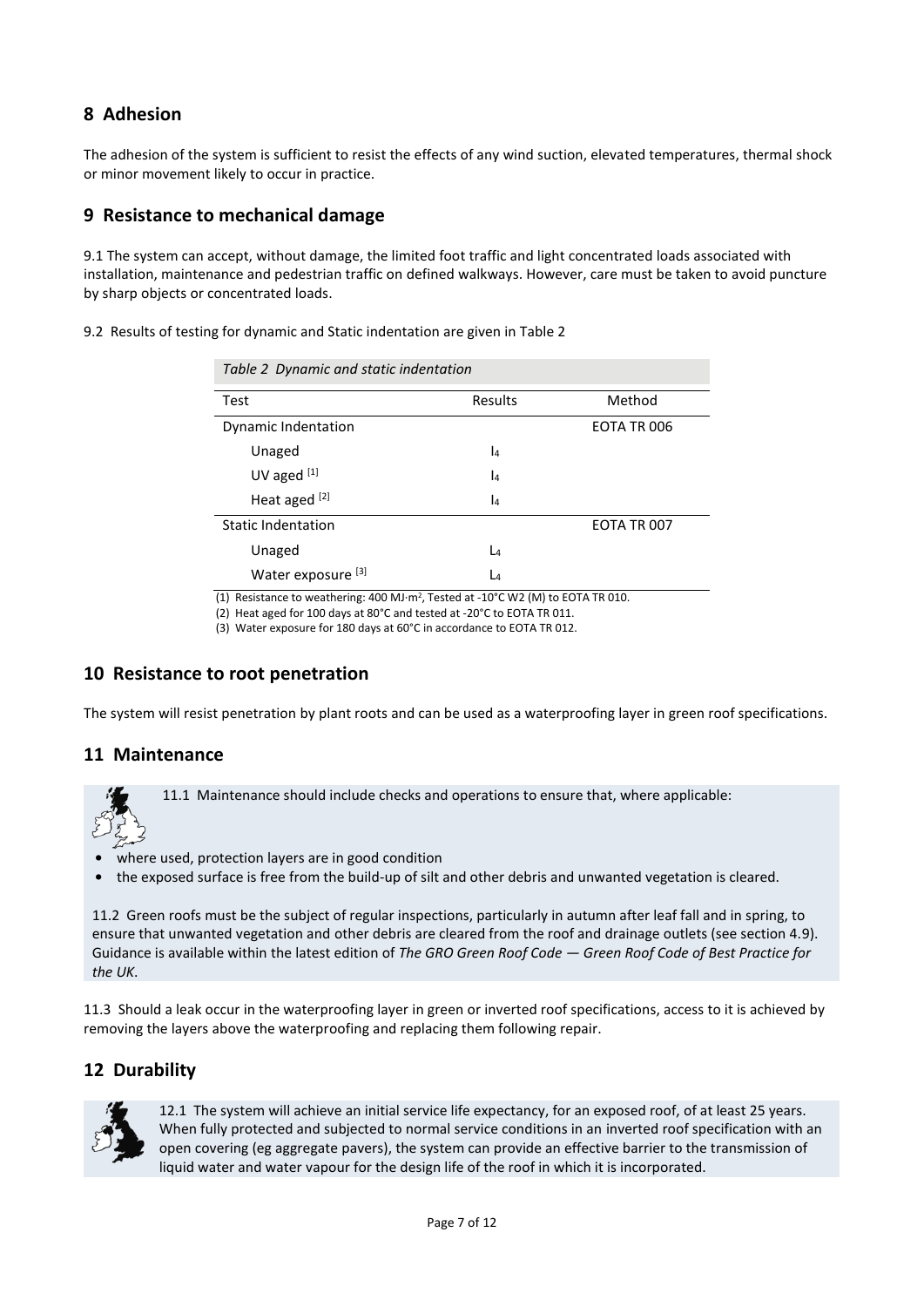12.2 In situations where maintenance or repair of any of the components in the roof structure are necessary (eg protection layer or insulation), the durability of the membrane may be reduced. In these circumstances the Certificate holder should be consulted.

12.3 An estimation cannot be given for the life of green roof specifications owing to the nature of use; however, under normal circumstances, it should be significantly greater than for exposed waterproof coverings.

#### **Installation**

#### **13 General**

13.1 Installation of DANOFORCE FLEX HP must be carried out in accordance with the Certificate holder's instructions and this Certificate only by specialist roofing contractors trained and approved by the Certificate holder in accordance with their Installation Manual.

13.2 Application of the system is carried out at a minimum substrate temperature and air temperature of 3°C stable (1 $^{\circ}$ C with the use of accelerators), rising to a maximum air temperature of 30 $^{\circ}$ C and substrate temperature of 40 $^{\circ}$ C. The system must not be installed in rain, snow, fog or misty conditions, or when the relative humidity is above 95%.

13.3 Detailing (eg upstands) must be carried out in accordance with the Certificate holder's instructions.

13.4 Soil or other bulk material must not be stored on one area of the roof prior to installation, to ensure that localised overloading does not occur.

#### **14 Site and surface preparation**

14.1 Substrates on which the system is applied must be properly prepared in accordance with the Certificate holder's instructions.

14.2 Adhesion to substrates depends on the condition and cleanliness of the substrate. Substrates must be visibly dry, sound and free from loose materials or contamination (eg moss or algae). In cases of doubt the advice of the Certificate holder's Technical Department should be sought.

14.3 Any areas of fungal growth or moss must be treated with an approved, proprietary anti-fungal solution to ensure that all spores are destroyed.

14.4 High pressure sand-blasting or water-jetting may be used to remove loose or flaking materials and residues following treatment with the anti-fungal wash, but the substrate must be visibly dry before application of the system.

14.5 Damaged areas of the substrate (eg broken fibre-cement sheets or blistered bitumen roofing felt) must be removed, replaced or repaired.

14.6 Deck surfaces must be free from sharp projections, such as protruding fixing bolts or concrete nibs.

14.7 Gutters and outlets must be checked to ensure that they are, and remain, clear of all debris.

14.8 New galvanized steel and zinc substrates are treated with M-WASH TREATMENT at a coverage rate of 15  $m^2$  per litre. The wash is allowed to react, and the surface conversion is indicated by a black deposit. The surface residue is washed off with water and dried prior to the application of the primer.

14.9 Metal substrates are primed using DANOFORCE METAL PRIMER at a coverage rate of 5 to 10  $m^2$  per litre; rough or porous surfaces will significantly reduce coverage rate. The primer should be left to dry for a minimum of 2 hours and ideally between 8 and 24 hours to maximize adhesion. The maximum overcoating period is 14 days; after this period, it may be necessary to rub down and/or re-prime the surface.

14.10 Other substrates are primed, using catalysed DANOFORCE PRIMER + LT at a coverage rate of 4 to 6  $m^2$  per litre. Porous surfaces should be visually checked to ensure an adequate seal and any suspect areas re-primed as necessary. The primer is allowed to dry for at least one hour before overcoating. If the primed surface is left for longer than seven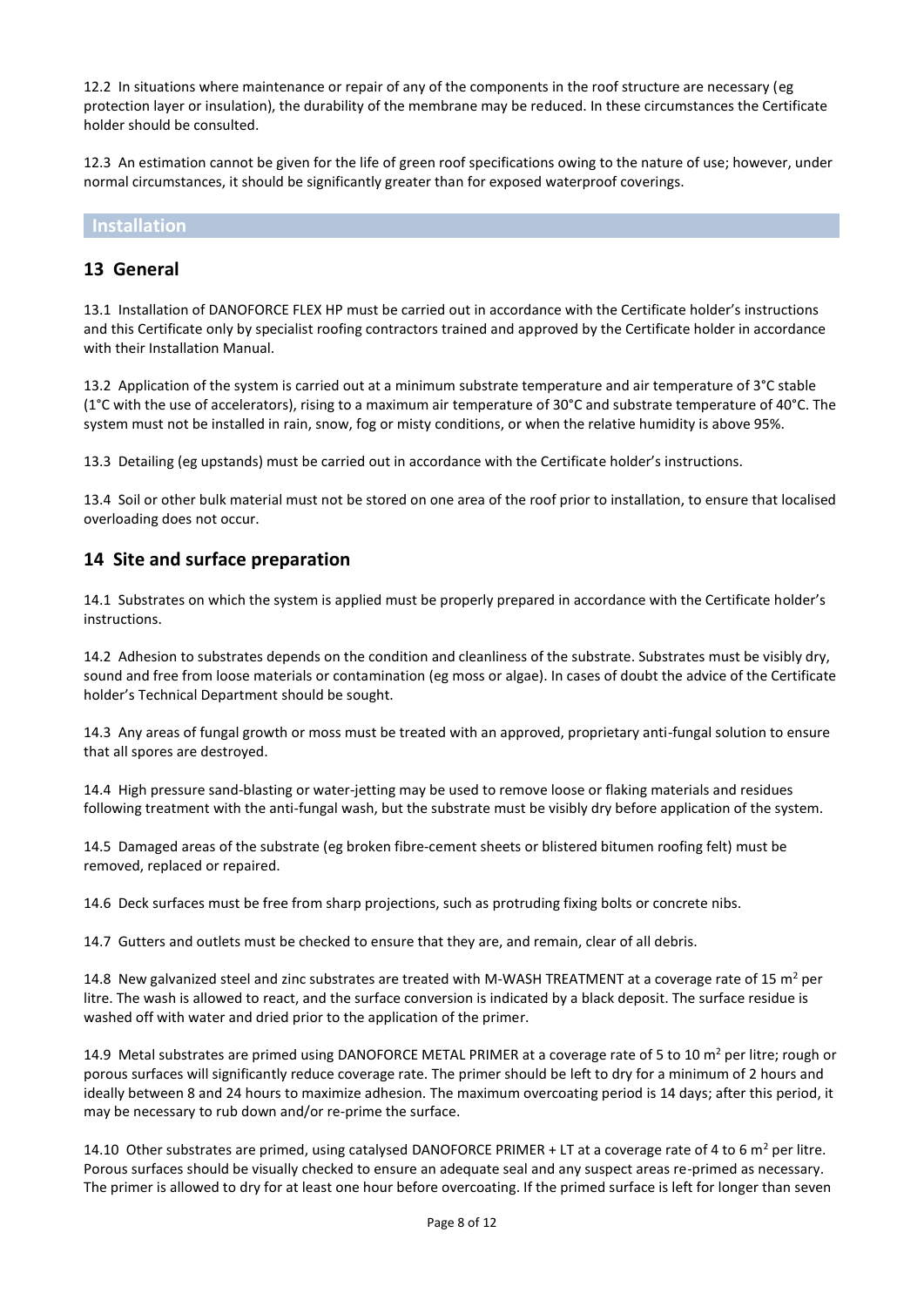days before application of the system, it is necessary to solvent wipe the surface with ACETONE CLEANER prior to the installation of the waterproofing. The catalyst proportion for DANOFORCE PRIMER+ LT is given in Table 3 in respect of the surface/air temperature.

| Table 3 Catalyst proportion for DANOFORCE PRIMER+ LT |                       |  |
|------------------------------------------------------|-----------------------|--|
| Temperature (°C)                                     | Catalyst addition (%) |  |
| $3 - 10$                                             | $3 - 4$               |  |
| $10 - 20$                                            | $2 - 3$               |  |
| $20 - 35$                                            |                       |  |

### **15 Application**

15.1 The system is mixed on site by adding the pigment (if required) and then the catalyst to the resin in the correct proportions. The catalyst is added in the proportions given in Table 4, depending on the surface/air temperature, and stirred in accordance with the mixing instructions.

| Table 4 Catalyst proportion for DANOFORCE FLEX HP |                       |  |
|---------------------------------------------------|-----------------------|--|
| Temperature (°C)                                  | Catalyst addition (%) |  |
| $3 - 10$                                          |                       |  |
| $10 - 15$                                         | २                     |  |
| $15 - 20$                                         | $2 - 3$               |  |
| $20 - 30$                                         |                       |  |

15.2 One coat of DANOFORCE FLEX HP is applied to all upstands, detailing, protrusions, cracks, joints, and stepped joints with adjoining dissimilar substrates, and reinforced with DANOFORCE TAPING JOINT or pre-cut strips of GLASSFLEX REINFORCEMENT prior to the application of the main waterproofing. DANOFORCE FLEX HP is allowed to dry before overcoating with the main waterproofing.

15.3 The application is normally in two coats. Depending on the substrate, the first coat of resin is applied at the rates given in Table 5, and GLASSFLEX REINFORCEMENT rolled out and laid with 50 mm side and end laps. Extra resin is immediately applied to achieve a closed, pinhole-free surface.

| Table 5 First coat coverage rate <sup>(1)</sup> |                                            |
|-------------------------------------------------|--------------------------------------------|
| Substrate                                       | Coverage rate (litres per m <sup>2</sup> ) |
| Smooth concrete                                 | $1.25 - 1.30^{(2)}$                        |
| Plywood                                         | $1.25 - 1.30$                              |
| Asphalt                                         | $1.25 - 1.30$                              |
| Sanded felt                                     | $1.25 - 1.30$                              |
| Mineral felt                                    | $1.50 - 2^{(2)}$                           |
| De-chipped felt/asphalt                         | $1.50 - 2^{(2)}$                           |
| Single ply                                      | $1.25 - 1.30$                              |
| GRP                                             | $1.25 - 1.30$                              |
| Metal                                           | $1.25 - 1.30$                              |
| Insulation                                      | $1.25 - 1.30$                              |
| $\sim$ $\sim$ $\sim$ $\sim$                     | $\sim$ $\sim$ $\sim$<br>.                  |

(1) The rates given in this Table are indicative only and it is the contractor's responsibility to ascertain the rate used on the specific site.

(2) When applying to very rough, uneven or heavily mineralised surfaces, the coverage rate may be significantly reduced. This should be taken into account when estimating material usage.

15.4 The second coat of resin can be applied as soon as it is practical to do so. However, the maximum period between coats is seven days, after which it is necessary to clean the surface with ACETONE CLEANER allowing a further seven days, application time. The coverage rate for the second coat is 0.5 litres per  $m^2$ .

15.5 Joints subjected to excessive movement may require the use of DANOFORCE MMA RESIN as an alternative bridging material; the Certificate holder should be consulted for advice.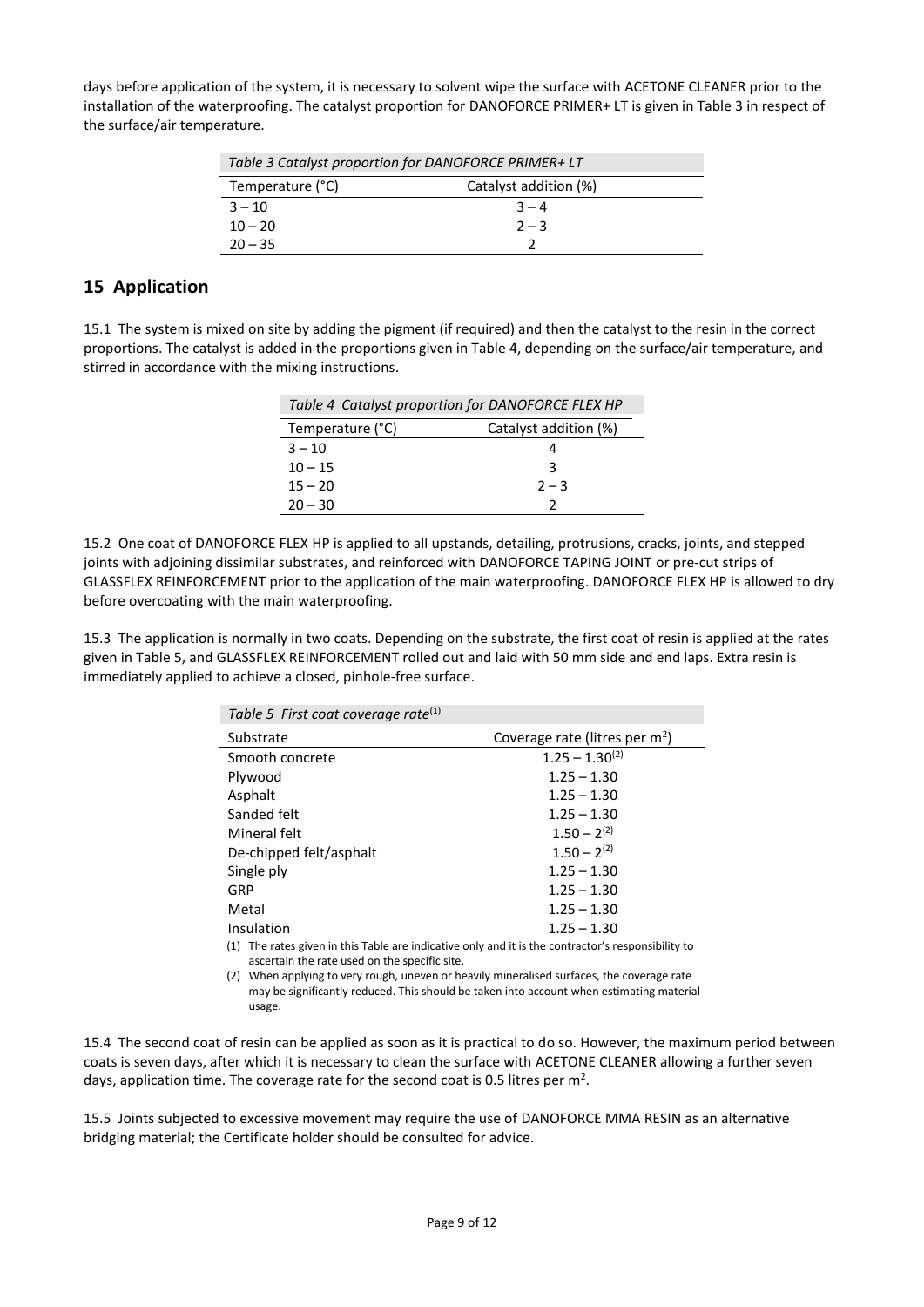# **16 Repair**

Should minor damage occur, it can be rectified by cleaning back to unweathered material, reactivating the surface and applying the DANOFORCE FLEX HP system to the damaged area at the total application rate stated in sections 14 and 15.

**Technical Investigations**

### **17 Tests**

Tests were conducted on samples of the system and ancillary items, and the results assessed to determine:

- tensile strength and elongation on control, heat aged<sup>(1)</sup> and UV aged<sup>(2)</sup> samples
- tensile adhesion on control, heat aged<sup>(1)</sup> and after water exposed<sup>(3)</sup> samples
- **•** resistance to fatigue on control and after heat ageing<sup>(1)</sup>
- **•** resistance to dynamic impact on control, hard and soft substrates and on a hard substrate at –10°C on a control, after heat ageing $(1)$  and UV ageing $(2)$
- **•** resistance to static indent on control hard and soft substrates and on a hard substrate at 80°C on a control and after water exposure<sup>(3)</sup>.

(1 ) Heat aged for 200 days at 70°C.

- (2) UV aged at 1000 MJ·m–<sup>2</sup> UV-A.
- (3) 180 days surface water exposure at 60°C.

#### **18 Investigations**

18.1 The manufacturing process was evaluated, including the methods adopted for quality control, and details were obtained of the quality and composition of the materials used.

18.2 Visits were made to a site in progress to assess the practicability of installation.

18.3 Data on fire performance were evaluated.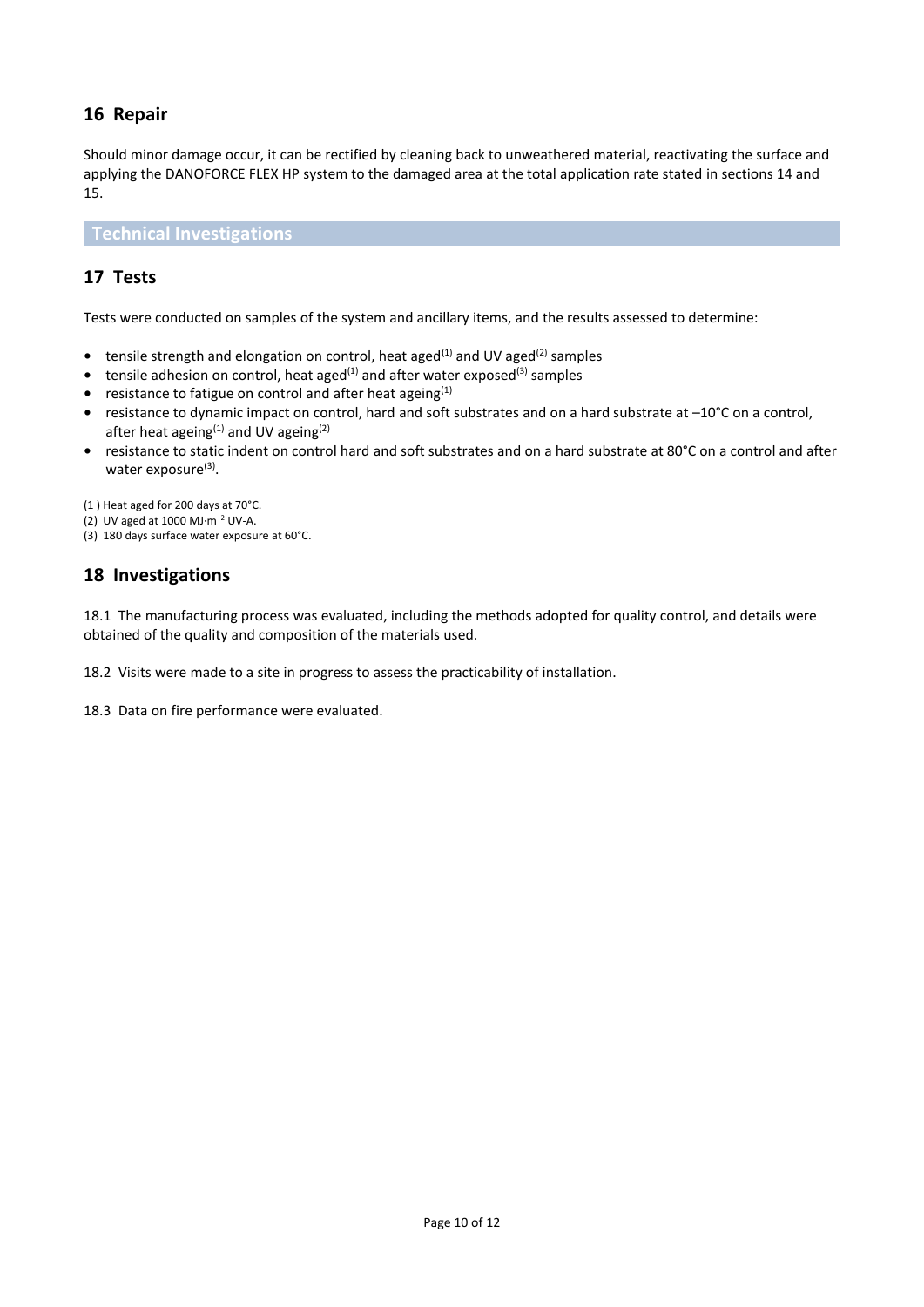#### **Bibliography**

BS 6229 : 2003 *Flat roofs with continuously supported coverings — Code of practice*

BS 8217 : 2005 *Reinforced bitumen membranes for roofing — Code of practice*

BS EN 1991-1-1 : 2002 Eurocode 1 : *Actions on structures — General actions— Densities, self-weight, imposed loads for buildings*

NA to BS EN 1991-1-1 : 2002 UK National Annex to Eurocode 1 : *Actions on structures — General actions— Densities, self-weight, imposed loads for buildings*

BS EN 1991-1-3 : 2003 Eurocode 1 : *Actions on structures — General actions — Snow loads*

NA to BS EN 1991-1-3 : 2003 UK National Annex to Eurocode 1 : *Actions on structures — General actions — Snow loads* BS EN 1991-1-4 : 2005 Eurocode 1 : *Actions on structures — General actions — Wind actions*

NA to BS EN 1991-1-4 : 2005 UK National Annex to Eurocode 1 : *Actions on structures — General actions — Wind actions*

BS EN 13501-5 : 2016 *Fire classification of construction products and building elements — Classification using data from external fire exposure to roof tests*

BS EN ISO 9001 : 2015 Quality management systems — Requirements

DD CEN/TS 1187 : 2012 *Test methods for external fire exposure to roofs*

EOTA TR 006: *Determination of the resistance to dynamic indentation*

EOTA TR 007: *Determination of the resistance to static indentation* 

EOTA TR 010: *Exposure procedure for artificial weathering*

EOTA TR 011: *Exposure procedure for accelerated ageing by heat* 

EOTA TR 012: *Exposure procedure for accelerated ageing by hot water*